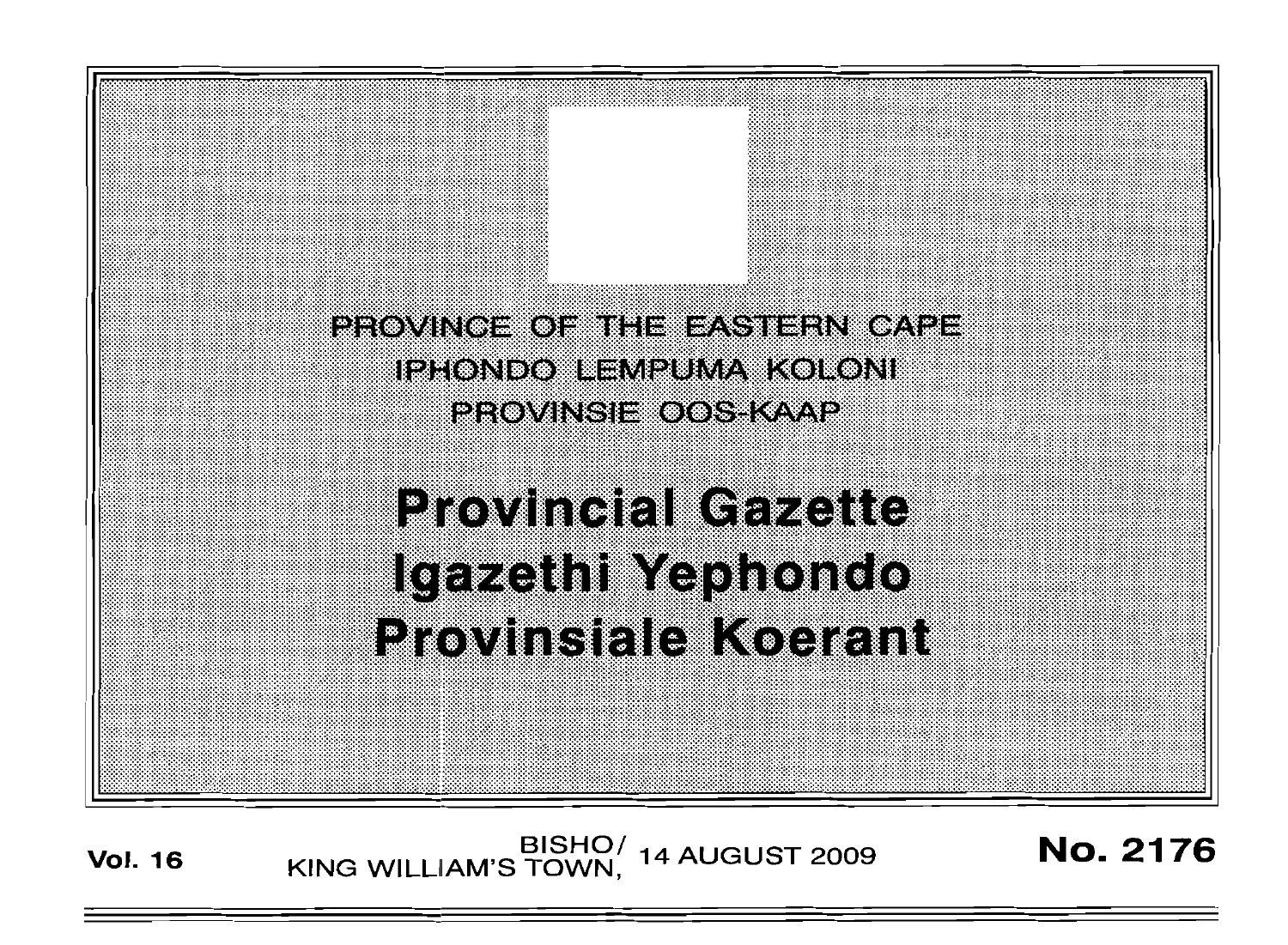# **CONTENTS • INHOUD**

| No. |                        | Page<br>No. | Gazette<br>No. |
|-----|------------------------|-------------|----------------|
|     | <b>GENERAL NOTICES</b> |             |                |
|     |                        |             | 2176           |
|     |                        |             | 2176           |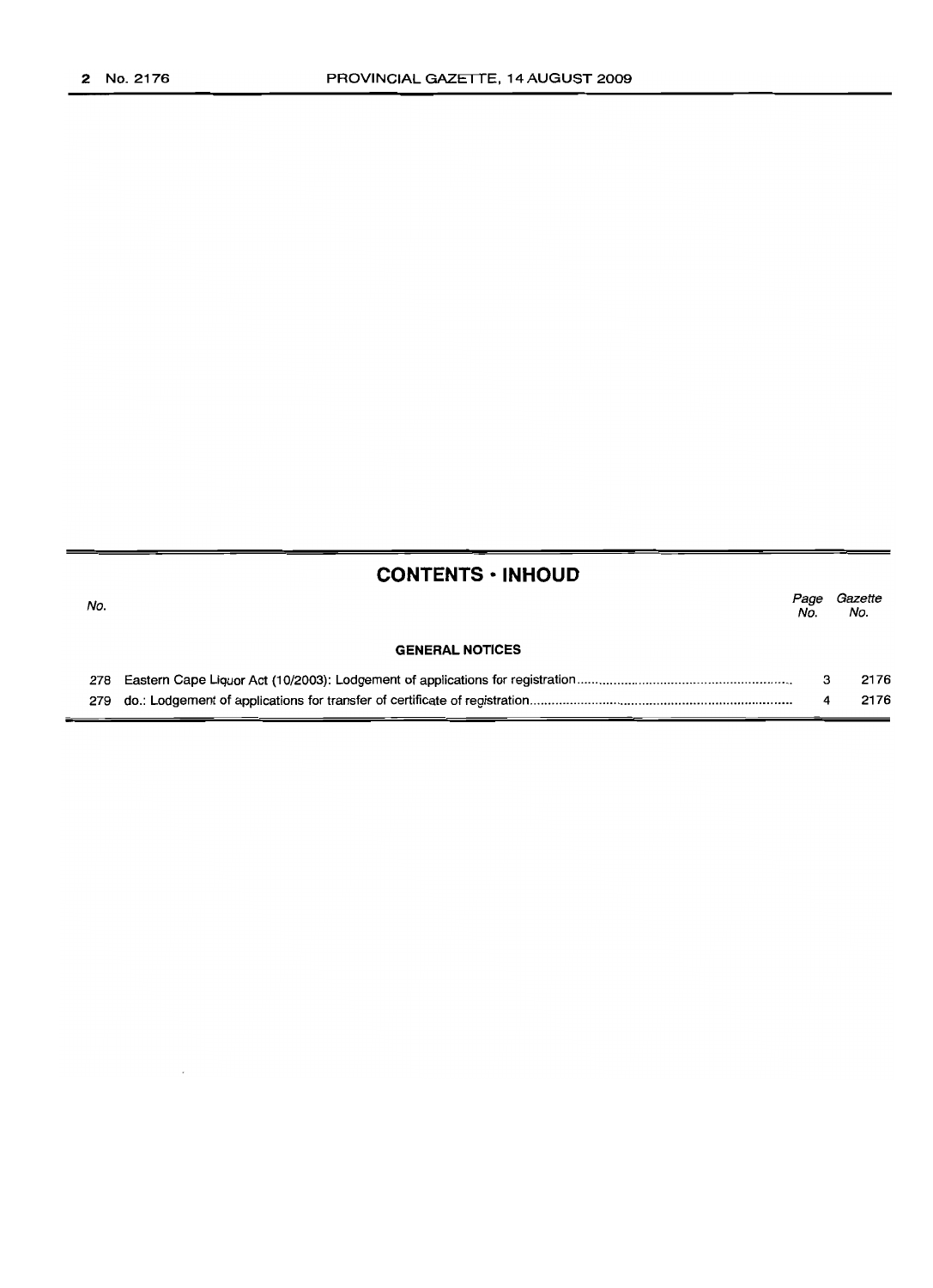# GENERAL NOTICE

# No. 278

### EASTEFIN CAPE LIQUOR ACT, 2003 (Act No. 10 of 2003) NOTICE OF LODGEMENT OF APPLICATIONS FOR REGISTRATION

Notice is hereby given that the applications for registration, particulars of which appear in the Schedule hereunder, have been lodged with the Board.

Interested parties may, free of charge, inspect any application which appears in the Schedule hereunder and may within twenty one days of this notice, lodge with the Board written representations in support of, or written objections.

#### THEMBI ZONO - GXOYIYA EASTERN CAPE LIQUOR BOARD 05 August 2009

# **SCHEDULE**

|                              |                  | 2                                   | 3                                   | 4                            | 5                                                                                             |
|------------------------------|------------------|-------------------------------------|-------------------------------------|------------------------------|-----------------------------------------------------------------------------------------------|
| Application<br><b>Number</b> |                  | Name and<br>number of Ward          | Kind of registration<br>applied for | Kind of liquor<br>to be sold | Name under which business is<br>to be conducted and particulars<br>of the erf, street or farm |
| 1.                           | <b>ECP 17009</b> | Ward 04<br>Nyandeni<br>Municipality | Consumption on and<br>off premises  | All kinds                    | Mxo's Tavern, Sompa Loc, Libode                                                               |
| 2.                           | <b>ECP 17010</b> | Ward 13 Engcobo<br>Municipality     | Consumption on and<br>off premises  | All kinds                    | Nokwanda's Tavern, Qota A/A,<br>Engcobo.                                                      |
| 3.                           | <b>ECP 17011</b> | Ward 20 KSD<br>Municipality         | Consumption on and<br>off premises  | All kinds                    | Siyaphambili Tavern, Sithebe A/A,<br>Mthatha.                                                 |
| 4.                           | <b>ECP 17012</b> | Ward 16 Sengu<br>Municipality       | Consumption on and<br>off premises  | All kinds                    | Riverside Tavern, Nkululeko<br>Township, Mthoba Section, Barkly<br>East                       |
| 5.                           | ECP 17013        | Ward 3 Amahlathi<br>Municipality    | Consumption on and<br>off premises  | All kinds                    | Ndosi's Tavern, Lower Emnyameni<br>Loc, Keiskammahoek                                         |
| 6.                           | ECP 17014        | <b>KSD Municipality</b>             | <b>Special Event</b>                | All kinds                    | Desert Storm Advertising, Sports<br>Field Nelson Mandela Drive<br>Mthatha.                    |
| 7.                           | ECP 17015        | Ward 4 Amahlathi<br>Municipality    | Consumption off<br>premises         | All kinds                    | 711 Liquor Store, No.68 Main Rd,<br>Cathcart                                                  |
| 8.                           | <b>ECP 17016</b> | Ward 6 NMMM                         | Consumption on<br>premises          | All kinds                    | Albahaca, 35 6 <sup>th</sup> Avenue, Newton<br>Park, PE                                       |
| 9.                           | ECP 17017        | Camdeboo<br>Municipality            | Consumption on<br>premises          | All kinds                    | Agave Restaurant @ Windmill, 52<br>Somerset Str, Graaff Reinet                                |